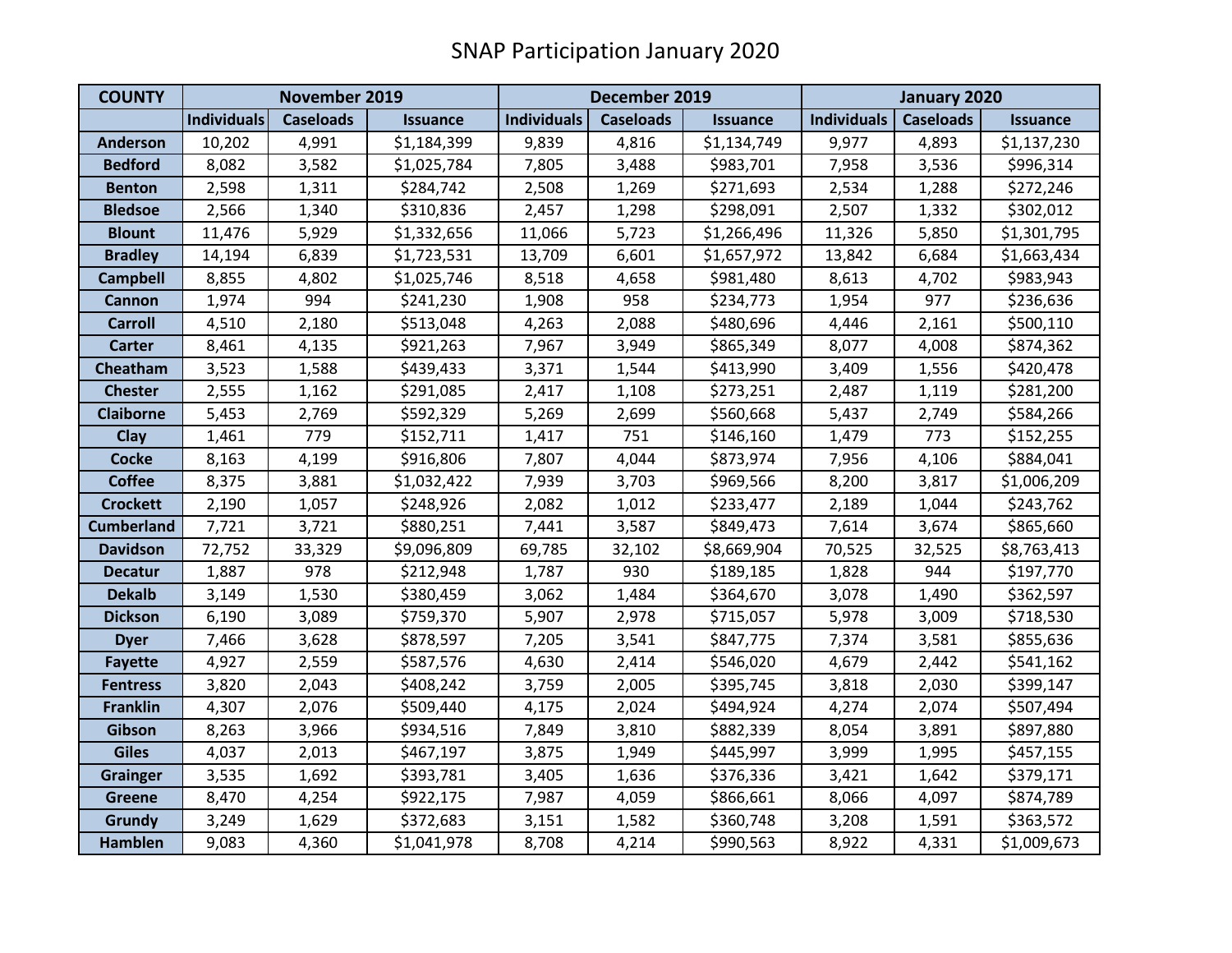|                   | November 2019      |                  |                 | December 2019      |                  |                 | January 2020       |                  |                 |
|-------------------|--------------------|------------------|-----------------|--------------------|------------------|-----------------|--------------------|------------------|-----------------|
| <b>COUNTY</b>     | <b>Individuals</b> | <b>Caseloads</b> | <b>Issuance</b> | <b>Individuals</b> | <b>Caseloads</b> | <b>Issuance</b> | <b>Individuals</b> | <b>Caseloads</b> | <b>Issuance</b> |
| <b>Hamilton</b>   | 43,471             | 21,453           | \$5,433,377     | 41,787             | 20,709           | \$5,185,911     | 42,469             | 20,996           | \$5,229,848     |
| <b>Hancock</b>    | 2,219              | 1,199            | \$255,100       | 2,165              | 1,176            | \$247,956       | 2,188              | 1,184            | \$246,178       |
| <b>Hardeman</b>   | 4,398              | 2,250            | \$504,449       | 4,258              | 2,203            | \$487,315       | 4,425              | 2,271            | \$500,763       |
| <b>Hardin</b>     | 4,709              | 2,424            | \$528,467       | 4,536              | 2,324            | \$496,405       | 4,500              | 2,337            | \$484,308       |
| <b>Hawkins</b>    | 9,197              | 4,419            | \$1,027,818     | 8,948              | 4,342            | \$991,557       | 9,108              | 4,409            | \$1,005,774     |
| <b>Haywood</b>    | 4,006              | 2,075            | \$442,895       | 3,785              | 1,989            | \$411,226       | 3,880              | 2,011            | \$421,406       |
| Henderson         | 4,688              | 2,295            | \$524,590       | 4,566              | 2,237            | \$509,203       | 4,579              | 2,256            | \$509,452       |
| <b>Henry</b>      | 5,367              | 2,617            | \$616,019       | 5,197              | 2,534            | \$591,123       | 5,254              | 2,584            | \$591,170       |
| <b>Hickman</b>    | 3,613              | 1,718            | \$417,745       | 3,399              | 1,645            | \$388,600       | 3,545              | 1,686            | \$408,496       |
| <b>Houston</b>    | 1,273              | 587              | \$148,486       | 1,205              | 567              | \$135,535       | 1,236              | 579              | \$139,349       |
| <b>Humphreys</b>  | 2,471              | 1,159            | \$312,803       | 2,361              | 1,118            | \$270,546       | 2,366              | 1,122            | \$268,034       |
| Jackson           | 1,986              | 1,048            | \$230,711       | 1,943              | 1,014            | \$222,064       | 2,014              | 1,064            | \$232,882       |
| <b>Jefferson</b>  | 6,562              | 3,157            | \$727,504       | 6,235              | 3,042            | \$683,529       | 6,415              | 3,108            | \$704,472       |
| Johnson           | 3,013              | 1,616            | \$324,438       | 2,925              | 1,578            | \$313,618       | 3,064              | 1,630            | \$330,339       |
| <b>Knox</b>       | 45,995             | 23,148           | \$5,534,883     | 44,193             | 22,412           | \$5,284,834     | 44,981             | 22,667           | \$5,373,058     |
| Lake              | 1,850              | 1,027            | \$219,717       | 1,721              | 966              | \$204,528       | 1,762              | 1,001            | \$209,441       |
| Lauderdale        | 5,873              | 2,983            | \$710,957       | 5,664              | 2,887            | \$679,239       | 5,668              | 2,909            | \$685,958       |
| <b>Lawrence</b>   | 5,907              | 2,832            | \$664,195       | 5,694              | 2,773            | \$634,378       | 5,763              | 2,781            | \$640,483       |
| <b>Lewis</b>      | 1,831              | 933              | \$202,468       | 1,811              | 914              | \$196,255       | 1,817              | 926              | \$199,266       |
| Lincoln           | 4,910              | 2,237            | \$572,392       | 4,811              | 2,210            | \$557,363       | 4,889              | 2,254            | \$564,972       |
| Loudon            | 4,277              | 2,050            | \$492,208       | 4,164              | 2,002            | \$473,335       | 4,236              | 2,040            | \$483,083       |
| <b>Macon</b>      | 4,493              | 2,093            | \$546,230       | 4,314              | 2,039            | \$517,520       | 4,434              | 2,089            | \$525,695       |
| <b>Madison</b>    | 16,067             | 7,704            | \$1,935,600     | 15,475             | 7,453            | \$1,846,154     | 15,703             | 7,581            | \$1,869,039     |
| <b>Marion</b>     | 4,693              | 2,289            | \$581,842       | 4,561              | 2,219            | \$559,146       | 4,585              | 2,218            | \$552,073       |
| <b>Marshall</b>   | 3,838              | 1,770            | \$453,183       | 3,633              | 1,670            | \$427,872       | 3,719              | 1,705            | \$441,803       |
| <b>Maury</b>      | 9,567              | 4,498            | \$1,150,347     | 9,257              | 4,384            | \$1,102,431     | 9,305              | 4,391            | \$1,118,518     |
| <b>Meigs</b>      | 2,098              | 1,079            | \$255,161       | 2,026              | 1,040            | \$249,309       | 2,078              | 1,056            | \$254,618       |
| <b>Monroe</b>     | 6,699              | 3,255            | \$743,984       | 6,499              | 3,151            | \$711,142       | 6,647              | 3,202            | \$726,731       |
| <b>Montgomery</b> | 22,701             | 9,877            | \$2,883,646     | 21,964             | 9,526            | \$2,679,423     | 22,477             | 9,778            | \$2,737,294     |
| <b>Moore</b>      | 492                | 226              | \$56,897        | 465                | 218              | \$53,235        | 474                | 222              | \$54,465        |
| <b>Morgan</b>     | 3,301              | 1,630            | \$366,268       | 3,247              | 1,596            | \$359,327       | 3,246              | 1,595            | \$359,849       |
| <b>McMinn</b>     | 7,940              | 3,815            | \$948,611       | 7,739              | 3,714            | \$921,454       | 7,824              | 3,774            | \$922,903       |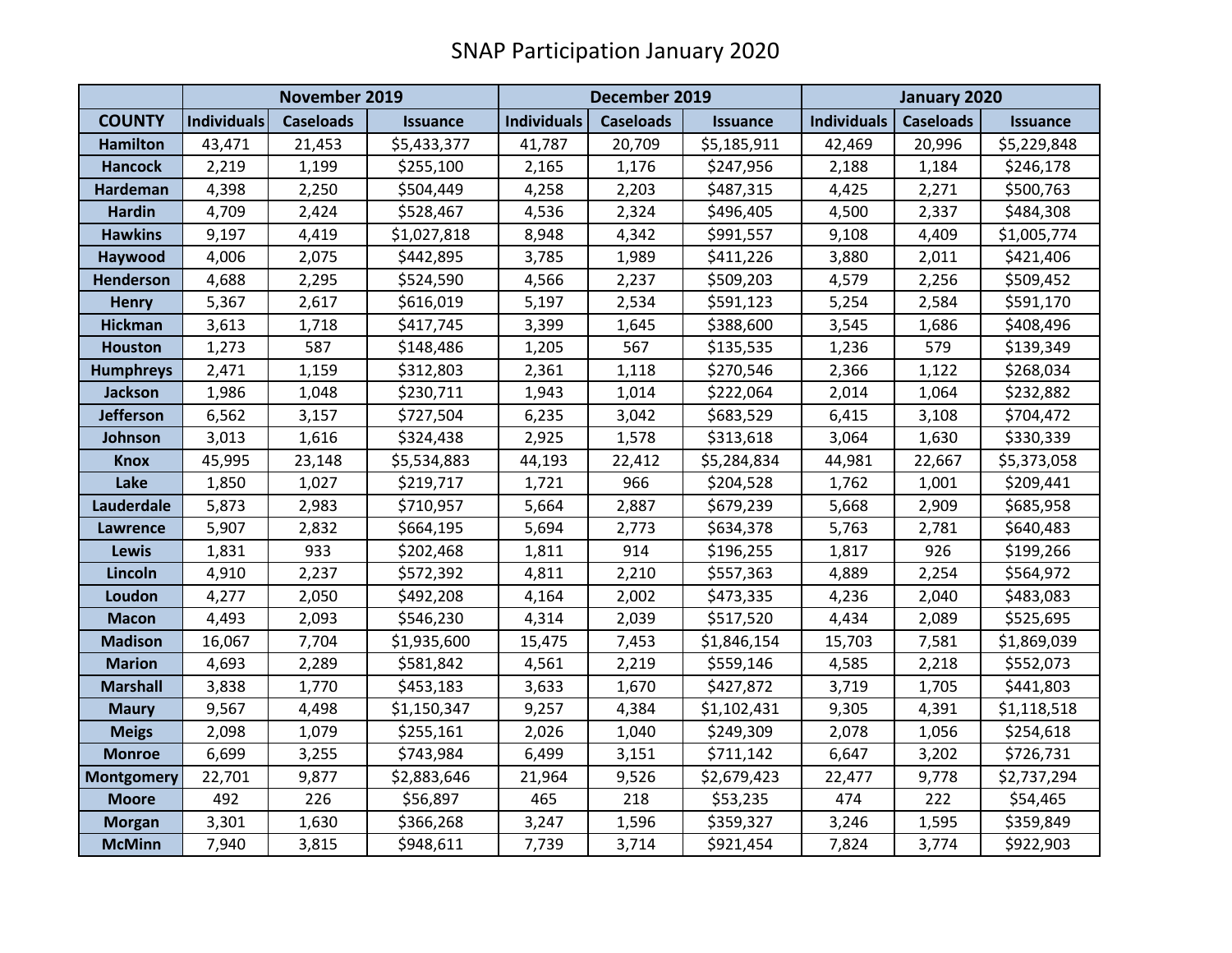| <b>COUNTY</b>     | November 2019      |                  |                 | December 2019      |                  |                 | January 2020       |                  |                 |
|-------------------|--------------------|------------------|-----------------|--------------------|------------------|-----------------|--------------------|------------------|-----------------|
|                   | <b>Individuals</b> | <b>Caseloads</b> | <b>Issuance</b> | <b>Individuals</b> | <b>Caseloads</b> | <b>Issuance</b> | <b>Individuals</b> | <b>Caseloads</b> | <b>Issuance</b> |
| <b>McNairy</b>    | 4,493              | 2,410            | \$518,018       | 4,247              | 2,300            | \$476,018       | 4,382              | 2,361            | \$488,705       |
| Obion             | 5,176              | 2,537            | \$597,279       | 5,031              | 2,470            | \$583,410       | 5,130              | 2,512            | \$594,297       |
| <b>Overton</b>    | 3,057              | 1,580            | \$329,824       | 2,913              | 1,524            | \$312,226       | 2,969              | 1,562            | \$324,244       |
| <b>Perry</b>      | 1,340              | 640              | \$154,383       | 1,274              | 599              | \$142,581       | 1,279              | 608              | \$143,439       |
| <b>Pickett</b>    | 787                | 411              | \$81,689        | 764                | 403              | \$79,276        | 762                | 401              | \$79,782        |
| <b>Polk</b>       | 2,410              | 1,183            | \$276,309       | 2,322              | 1,143            | \$263,256       | 2,353              | 1,163            | \$269,114       |
| Putnam            | 9,834              | 4,885            | \$1,159,540     | 9,412              | 4,690            | \$1,089,168     | 9,704              | 4,819            | \$1,127,898     |
| Rhea              | 5,849              | 2,848            | \$701,492       | 5,522              | 2,718            | \$659,499       | 5,688              | 2,792            | \$676,099       |
| Roane             | 7,027              | 3,365            | \$812,593       | 6,688              | 3,238            | \$767,807       | 6,831              | 3,291            | \$790,694       |
| Robertson         | 7,298              | 3,356            | \$908,357       | 7,068              | 3,234            | \$879,036       | 7,259              | 3,296            | \$898,782       |
| <b>Rutherford</b> | 24,723             | 10,652           | \$3,067,755     | 24,015             | 10,322           | \$2,943,276     | 24,150             | 10,399           | \$2,974,661     |
| <b>Scott</b>      | 5,953              | 3,083            | \$682,609       | 5,805              | 3,023            | \$656,172       | 5,909              | 3,036            | \$663,994       |
| Sequatchie        | 2,824              | 1,380            | \$338,064       | 2,684              | 1,317            | \$317,150       | 2,747              | 1,348            | \$324,824       |
| <b>Sevier</b>     | 8,856              | 4,152            | \$968,553       | 8,493              | 4,005            | \$921,578       | 8,611              | 4,060            | \$936,532       |
| <b>Shelby</b>     | 192,869            | 88,170           | \$25,648,385    | 184,489            | 84,606           | \$23,903,315    | 186,988            | 85,801           | \$24,285,287    |
| <b>Smith</b>      | 2,368              | 1,155            | \$281,319       | 2,314              | 1,118            | \$275,725       | 2,309              | 1,131            | \$273,313       |
| <b>Stewart</b>    | 1,652              | 750              | \$182,144       | 1,574              | 730              | \$170,766       | 1,586              | 734              | \$173,008       |
| <b>Sullivan</b>   | 21,022             | 10,424           | \$2,405,538     | 20,143             | 10,047           | \$2,295,189     | 20,548             | 10,233           | \$2,322,632     |
| <b>Sumner</b>     | 14,345             | 6,449            | \$1,739,486     | 13,737             | 6,240            | \$1,667,732     | 14,011             | 6,320            | \$1,696,274     |
| <b>Tipton</b>     | 8,658              | 4,013            | \$1,051,141     | 8,284              | 3,883            | \$999,458       | 8,334              | 3,901            | \$1,010,600     |
| <b>Trousdale</b>  | 1,246              | 619              | \$155,686       | 1,215              | 602              | \$149,667       | 1,203              | 599              | \$147,198       |
| <b>Unicoi</b>     | 2,663              | 1,385            | \$284,784       | 2,547              | 1,335            | \$269,421       | 2,540              | 1,327            | \$266,901       |
| <b>Union</b>      | 3,630              | 1,679            | \$403,444       | 3,500              | 1,623            | \$385,703       | 3,532              | 1,633            | \$382,091       |
| <b>Van Buren</b>  | 897                | 429              | \$96,511        | 894                | 422              | \$94,377        | 927                | 442              | \$99,582        |
| <b>Warren</b>     | 6,973              | 3,353            | \$830,894       | 6,796              | 3,259            | \$809,697       | 6,929              | 3,320            | \$821,525       |
| Washington        | 14,096             | 7,301            | \$1,645,425     | 13,510             | 7,022            | \$1,567,879     | 13,772             | 7,133            | \$1,590,227     |
| <b>Wayne</b>      | 2,041              | 1,058            | \$220,630       | 2,002              | 1,046            | \$216,698       | 2,013              | 1,061            | \$222,465       |
| Weakley           | 4,798              | 2,393            | \$535,332       | 4,671              | 2,343            | \$526,167       | 4,656              | 2,341            | \$514,566       |
| White             | 4,213              | 2,033            | \$477,103       | 4,001              | 1,951            | \$450,154       | 4,024              | 1,967            | \$449,054       |
| Williamson        | 3,912              | 1,799            | \$467,525       | 3,778              | 1,741            | \$444,305       | 3,745              | 1,727            | \$439,611       |
| Wilson            | 9,198              | 4,365            | \$1,171,176     | 8,734              | 4,213            | \$1,098,796     | 8,947              | 4,294            | \$1,116,925     |
| <b>Total</b>      | 887,207            | 423,725          | \$108,088,948   | 852,043            | 408,843          | \$102,448,518   | 865,718            | 414,949          | \$103,929,986   |